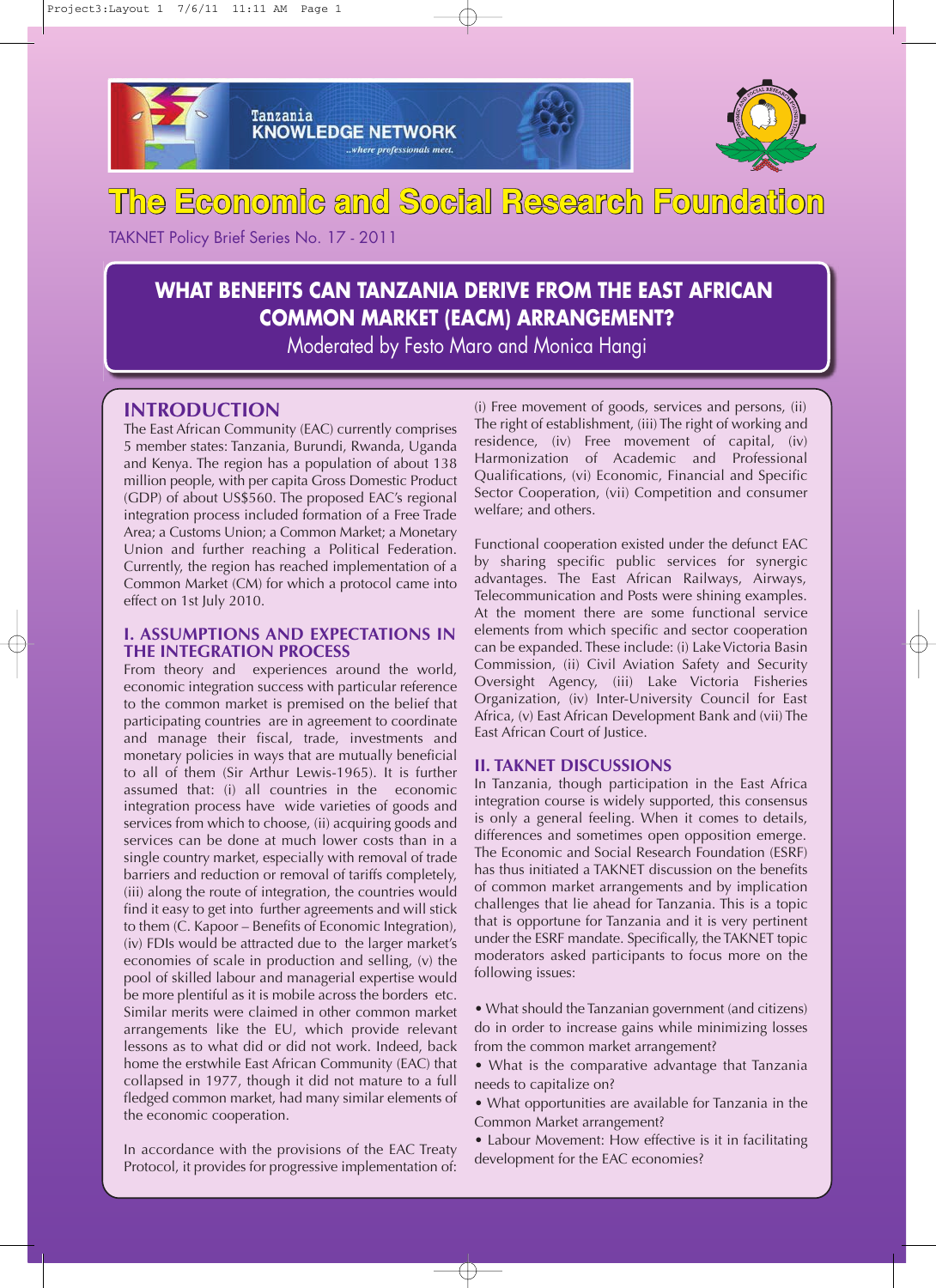The TAKNET discussion attracted a large number of participants. In total, 62 contributions were made from 23 participants. The comments were quite rich and noteworthy. The contributors addressed the moderators' questions: most did so directly and others in a winding way. On the other hand, contributors leaned more on the risks under the East African Common Market (EACM) than on the benefits that Tanzania is likely to derive from the EACM process, although these can be easily identified in the Market Integration Protocol of 2010.

The following topics received ample coverage in the TAKNET discussion: (a) opportunities and threats entailed in the EACM arrangement, (b) the scope of the domestic and external markets , (c) the environment and cost of doing business in Tanzania, (d) Key Sectors that need most attention, (e) migration, employment and the land issues, (f) need for strategizing in leveraging Tanzania opportunities and (g) the mind-set of Tanzanians (viz. education, language, private sector attitude and assertiveness).

# **The Common Market Opportunities and Threats**

The benefits and opportunities presented within the Common Market arrangement had been identified, negotiated and recognized in the EAC Market Integration Protocol. They were implied in the moderators' opening remarks.

We start with potential benefits. Those identified by TAKNET contributors included the following: (i) the large internal market of Tanzania is able to attract other East African exporters thereby helping in lowering the prices to the domestic consumer, (ii) the availability of large tracts of arable land being able to absorb enterprising farmers from other East African countries (and thus help in raising farm productivity through the demonstration effect and production partnership), (iii) free movement of goods and people (with open and safe cross border trading) allows our farmers to get higher prices for agricultural products from the farms, forests and waters,(iv) power interconnection becoming easier and allowing domestic consumers enjoy cheaper prices on electricity imported from our neighbours, with some of the interconnection lines jointly financed with investors from the neighbouring countries, (v) taking more advantage of Tanzania's geographical location to service neighbouring countries by utilising out ports of DSM, Tanga and Mtwara and the railways that link them.

Despite the potential benefits cited above, there are still many Tanzanians out there whose fears about the EACM need to be allayed. Hebron Mwakalinga mentioned the dangers of rushing things with deadlines, fast tracking**<sup>1</sup>** , etc, instead of moving steadily as the European Union (EU) did. He also points to lurking dangers such as revealed in the recent financial turbulences and budget crunches in Greece, Portugal, Ireland and Spain, all members of the EU. Other contributors added the following concerns: (i) ill-equipped youth to compete for jobs with counterparts from Kenya or Uganda who are more audacious and possibly better educated (John Butoyi, Anthony Gikuri), (ii) scanty or no information on market opportunities to producers and traders, (iii) deficient transport and marketing facilities to convey products or services to neighbouring countries (Kabuje Furaha , Deo Mutalemwa, et al) (iv) high relative prices of Tanzania goods and (v) fear of large scale farmers and land grabbers (Salatiel Moyo).

# **The Domestic Market and External Markets**

Tanzania produces for both the domestic and foreign markets. Food crops (such as maize, rice, millet/sorghum, cassava, bananas and sweet potatoes) and animal products have in the past essentially been consumed domestically, and traditional cash crops (like coffee, sisal, cotton, cashew nuts, and tobacco) exported overseas. Over the years, however, things have changed considerably. Cash crops are in part processed for the home market and food and livestock are now increasingly being sold in the neighbouring countries. With its varied climate and vast land resources, often of rich soils, Tanzania can produce much more to satisfy its large internal food demands. Based on economies of scale advantage, she can at the same time step up production and sales to meet a significant demand from the neigbouring countries for unprocessed as well as processed food items, with the latter benefiting from low transportation costs due to distance, if the production takes place in Tanzania border regions (reason for setting up Economic Processing Zones(EPZs) in those regions). A large domestic market is advantageous for starting up and expanding exportoriented agro-processing (e.g. for value addition in grains, leather, wood products, fruit beverages, cotton, etc.). The large size of Tanzania's agricultural sector can also benefit from the EAC market protocol facilities in procurement of agro-inputs as neighboring countries deliver them without tax and with competitive transportation costs and delivery schedules.

While mentioning some of the above EACM benefits, TAKNET discussants pointed out five inconsistencies and issues as follows: (i) that before looking beyond our borders, we have to satisfy our domestic market it is the largest domestic market (still unsaturated) in the EACM that is now incessantly targeted by neighbouring countries' producers, resulting in our supermarkets getting full of imported foodstuffs (mchicha, tomatoes, tomato ketchup , Arab and Kenyan juices and water, etc) that can be produced locally (Angomwile Fungo, Omari Khamis ,and Mwiru Sima); (ii) the lack of value addition on our small farmers' produce leads to low sales income or even losses such as fruits in Tanga; (iii) our knowledge and information

**1***.For details also see Fast Tracking East African Integration by T.N. Kibua and A. Tostensen (CMI) Oct.2005*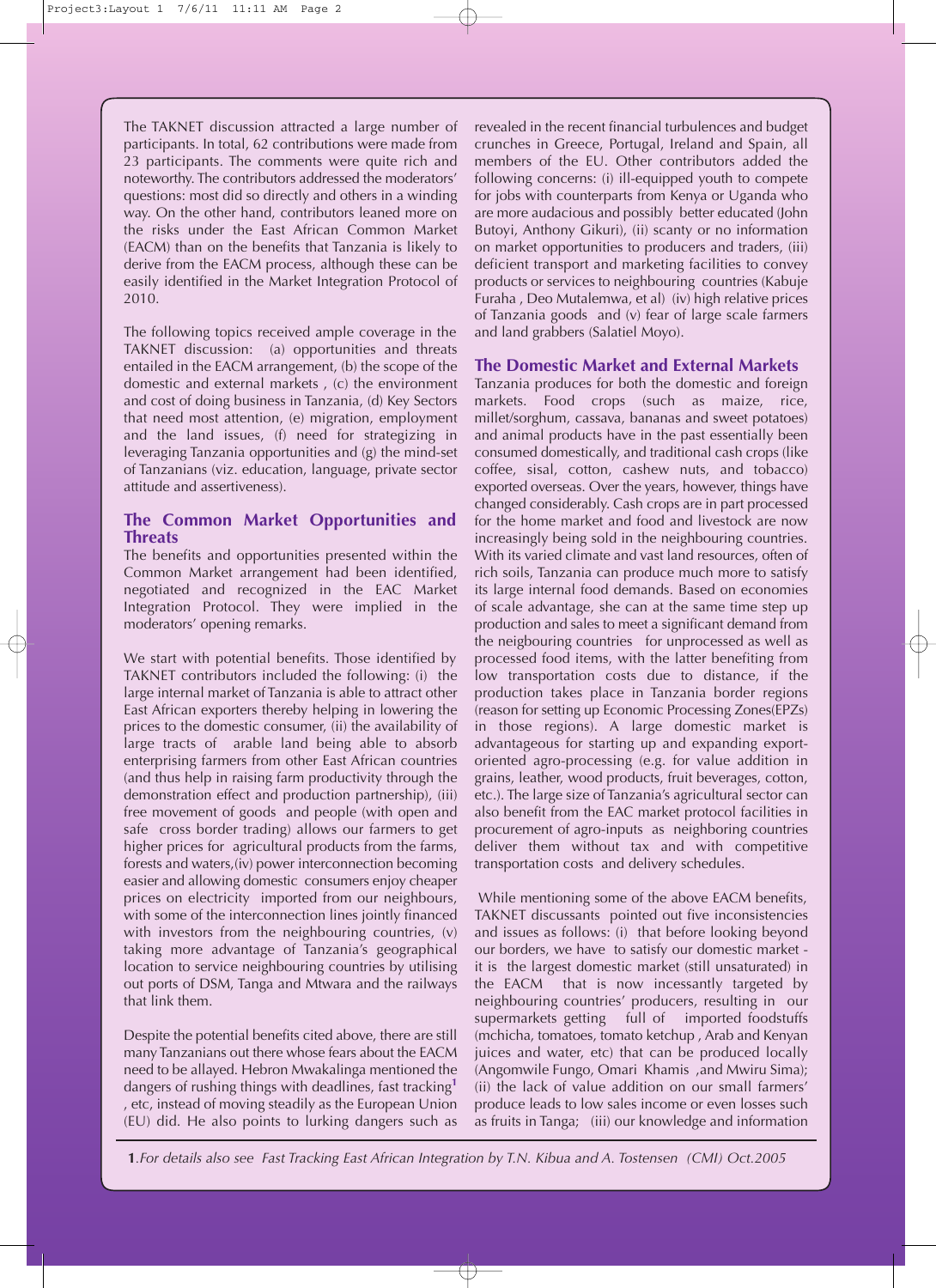on market potentials in the neighbouring countries is limited (Monica Hangi and Mwiru Sima); (iv) several contributors decried the poor transport infrastructure such as inefficient rail and port operations or what exists in roads is not geared to support agricultural surplus and/or inputs transportation, and (v) there are other types of infrastructure bottlenecks like unreliable power supply, poor marketing credit facilities and poor rural access to ICT facilities.

As Mwiru pointed out "There are a lot of market opportunities out there, what we need to do both government, private sector, individuals, etc. is to act so fast and continuously scan the environment, analyse our competitive and comparative advantage, and use the information to maximize on available opportunities." We can't simply brag about the EAC market being so large with 138 million inhabitants (i.e. consumers) and a GDP of about US\$ 77 billion, and then stop there.

### **The Environment and Cost of Doing Business in Tanzania**

The quality of the business environment affects the cost of doing business and thus a country's attractiveness to investors and its international trading competitiveness. World Bank Statistics (2011 Doing Business Report) inform that the rating of Tanzania worldwide is very low, at Number 128 overall out of 183 economies/countries surveyed (thus outpaced by Kenya and Uganda in the last two years). For instance in Starting Business, Tanzania is placed at Number 122, Getting Credit 89, and Trading across the Borders at 109. Not much change has been taking place in the last few years, although cross border trading has improved slightly.

For Tanzania, the cost of an inefficient business environment is estimated to be very high in international comparison: amounting to 25 percent of sales; this is due to things like the difficulties and cost of contract enforcement, regulation, bribes, crime, and unreliable or poor infrastructure (e.g. roads, railway and ports, telecom, water, electricity). In an EACM or worldwide where Tanzanian products have to compete with those of countries such as China or India, high indirect cost are a severe impediment. While in China indirect costs are only about 8 percent of total cost, in Tanzania these indirect costs are about 24 percent. Some of the business environment drawbacks were mentioned in the TAKNET. Bureaucracy, corruption and poor transport means were repetitively cited, as well as very slow court businesses adjudication processes. Within the EACM framework, Tanzania needs to learn faster from the other countries that are doing better.

# **Key Sectors that Can Leverage Tanzania's Position in the EACM**

A number of sectors and cross–cutting issues were highlighted in the EACM protocol as important facilitators of integration and cooperation. Agriculture has been singled out for leveraging food security in the region and for reaping on rising food prices worldwide,

whereby Tanzania is seen by Tanzanians and the EAC partners as a potential surplus food supplier and is likely to exploit advantageously the new needs for bio-fuels. But the relatively good soils and water sources have to be profitably exploited instead of being wasted (warning by Grant Stuart Simpson from South Africa). The point of departure among the TAKNET contributors was whether to give policy preference to small farmers or to big farmers to boost agricultural production to realize Tanzania's comparative and competitive advantage. The compromise advanced was in some form of partnership among the two farmer groups, as already witnessed in sugar, tea and sisal growing areas in respect of large estates working in partnership with small out growers. As S. Moyo and K. Wanda however insisted, it is important to learn from the bad experiences of Zimbabwe and Kenya (where the small farmer was marginalized at the risk of causing uprising by the landless). It is therefore important to enforce equitable and fair share of resources. Indeed we were reminded that in Tanzania there are already pressures for land grabbing to watch, from both domestic and foreign investors.

Contributors also mentioned transit Transport to be of immense potential for Tanzania to reap benefits from the EACM venture. Tanzania is surrounded by 6 landlocked countries and can take advantage of its geographical location by helping them to easily access the Indian Ocean. Three of these, Uganda, Burundi and Rwanda; are in the EACM. Remarkable investments have been made in Tanzania road infrastructure in the last 10 years, but the other main outlet routes, especially railways and ports, require huge maintenance funds and significant investments.

Several contributors kept reminding on the role of good education to leverage Tanzania's participation in the EACM. They were quite categorical about the poor quality of education; that it is likely to make Tanzania lose out in the competition engendered by the EACM onset. Several contributors urged that the country should focus on the quality of the whole education system, not just the language question of use of English versus Swahili. In fact, it was argued that it is also possible, as in some EU countries, for Tanzania citizens to be fluent bi-linguists or tri-linguists or more (including English and Swahili), without forgetting the fact that Swahili is steadily becoming an East African trading language - which is an advantage to Tanzania.

#### **III. CONCLUSION AND RECOMMENDATIONS**

It was asserted that in view of its rich soils, varied climate and population, Tanzania is a sleeping giant. However, deliberate, robust, coordinated and strategic actions under strong government leadership and appropriate involvement of the private sector are required, for the country to effectively participate in the unfolding Common Market. TAKNET participants made the following recommendations on what should be done: